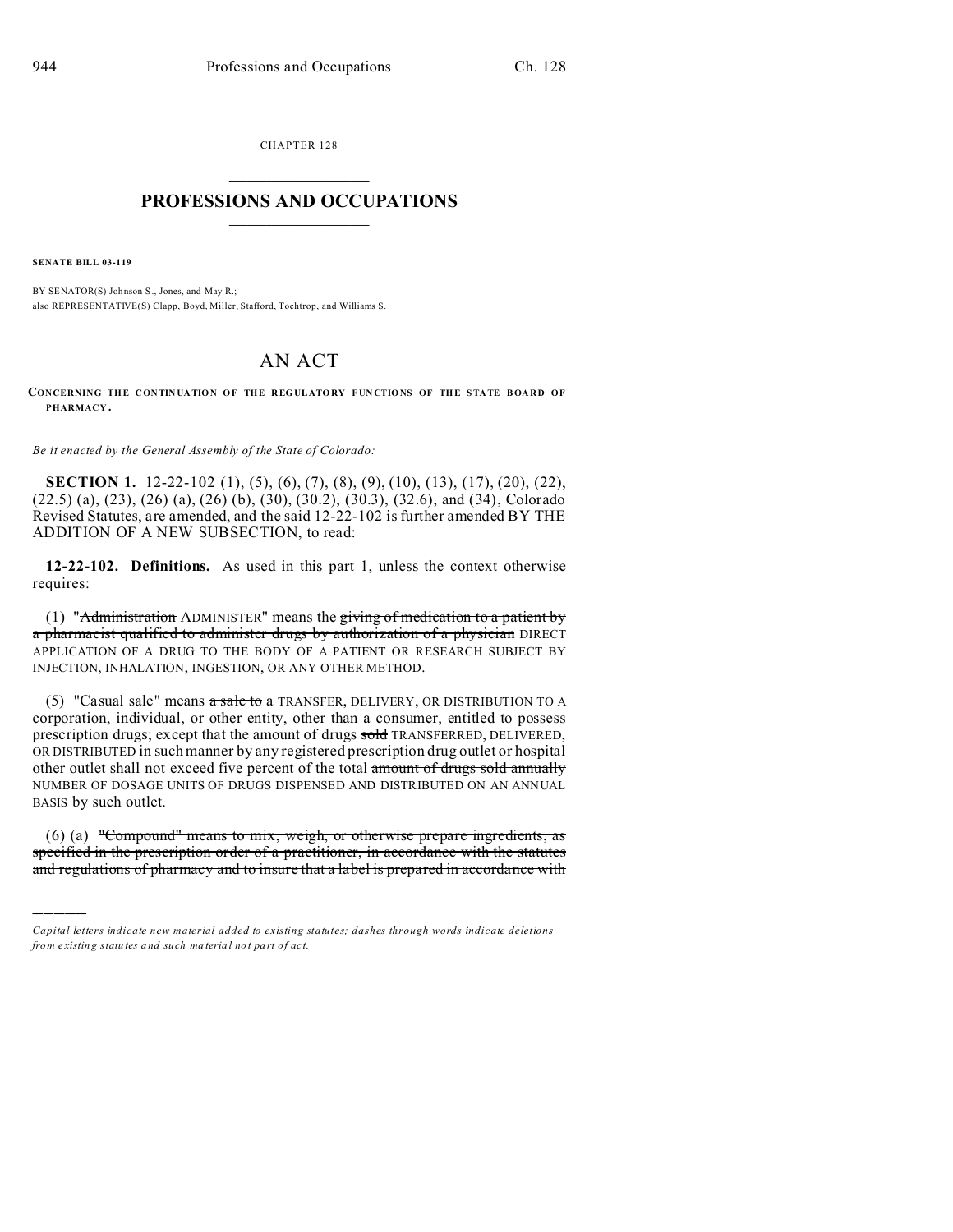the prescription order and placed on or securely attached to the container meeting compendia standards "COMPOUNDING" MEANS THE PREPARATION, MIXING, ASSEMBLING, PACKAGING, OR LABELING OF A DRUG OR DEVICE:

(I) AS THE RESULT OF A PRACTITIONER'S PRESCRIPTION DRUG ORDER, CHART ORDER, OR INITIATIVE, BASED ON THE RELATIONSHIP BETWEEN THE PRACTITIONER, PATIENT, AND PHARMACIST IN THE COURSE OF PROFESSIONAL PRACTICE; OR

(II) FOR THE PURPOSE OF, OR AS AN INCIDENT TO, RESEARCH, TEACHING, OR CHEMICAL ANALYSIS AND NOT FOR SALE OR DISPENSING.

(b) "COMPOUNDING" ALSO INCLUDES THE PREPARATION OF DRUGS OR DEVICES IN ANTICIPATION OF PRESCRIPTION DRUG ORDERS BASED ON ROUTINE, REGULARLY-OBSERVED PRESCRIBING PATTERNS.

(7) "Delivery" means the actual, constructive, or attempted transfer OF A DRUG OR DEVICE from one person to another, of a drug or device, whether or not there is an agency relationship FOR CONSIDERATION.

(8) "Device" means an instrument, apparatus, IMPLEMENT, machine, contrivance,  $\sigma$ r implant, or  $\sigma$  similar or related article other than a drug, including any component part or accessory which is:

(a) Recognized in the official compendia or any supplement thereto;

(b) Intended for use in the diagnosis, treatment, or prevention of disease or other conditions in humans and animals; and

(c) Required under federal or state law to be prescribed by a practitioner and dispensed by a pharmacist THAT IS REQUIRED UNDER FEDERAL LAW TO BEAR THE LABEL, "**CAUTION: FEDERAL LAW REQUIRES DISPENSING BY OR ON THE ORDER OF A PHYSICIAN.**" "DEVICE" ALSO INCLUDES ANY COMPONENT PART OF, OR ACCESSORY OR ATTACHMENT TO, ANY SUCH ARTICLE, WHETHER OR NOT THE COMPONENT PART, ACCESSORY, OR ATTACHMENT IS SEPARATELY SO LABELED.

(9) "Dispense" means to prepare a drug or device pursuant to a lawful prescription order of a practitioner, together with an appropriate label, in a suitable container for subsequent administration to or use by a patient or other individual entitled to receive the prescription order TO INTERPRET, EVALUATE, AND IMPLEMENT A PRESCRIPTION DRUG ORDER OR CHART ORDER, INCLUDING THE PREPARATION OF A DRUG OR DEVICE FOR A PATIENT OR PATIENT'S AGENT IN A SUITABLE CONTAINER APPROPRIATELY LABELED FOR SUBSEQUENT ADMINISTRATION TO OR USE BY A PATIENT.

(10) "Distribution" means the delivery TRANSFER of a drug or device other than by administering or dispensing.

(13) "Habit-forming drug" means any drug or medicine which is required under the state food and drug law or the "Federal Food, Drug, and Cosmetic Act" to be labeled as a habit-forming drug.

(17) "Manufacture" means to cultivate, grow, or prepare by other process drugs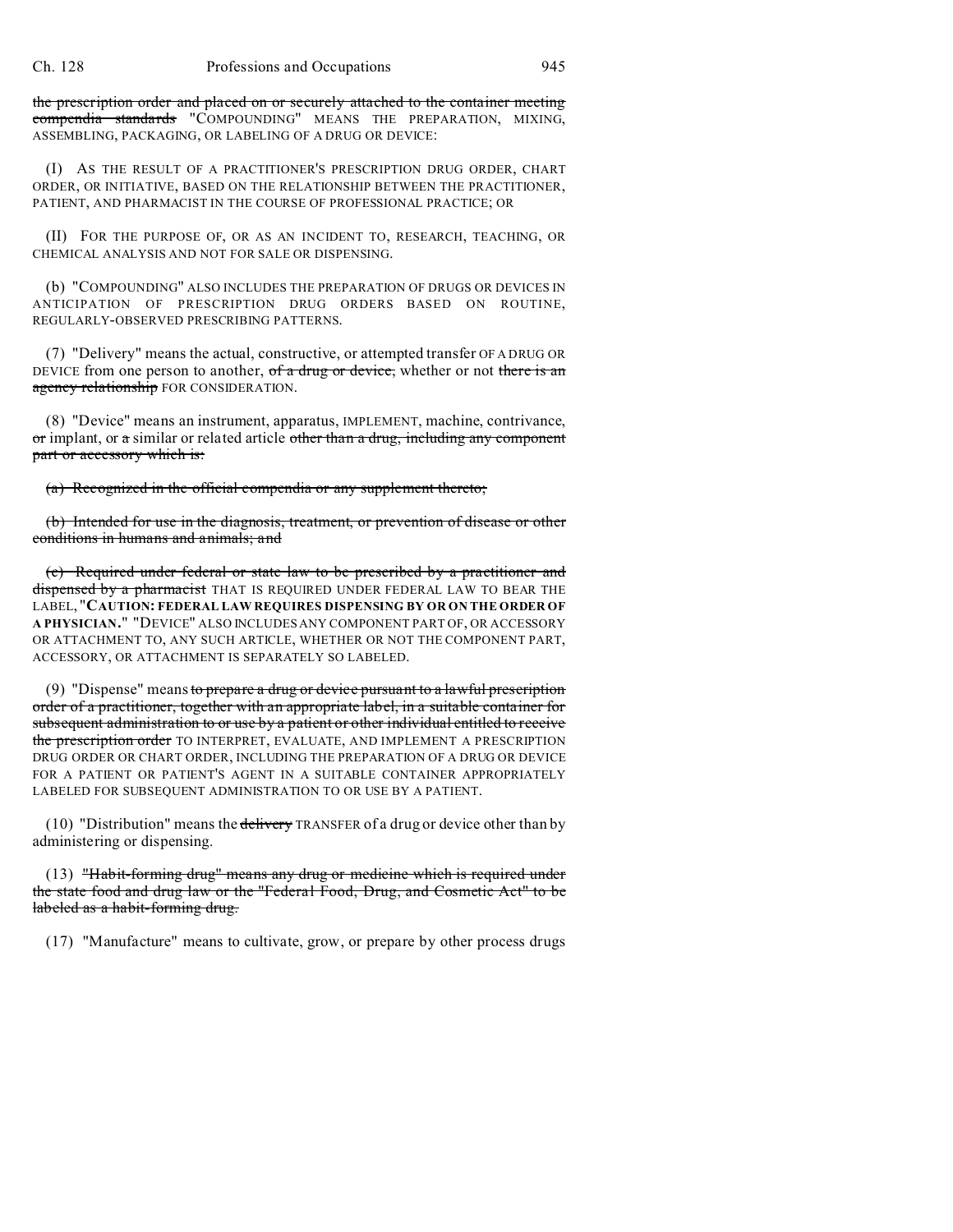for sale to wholesalers or other persons entitled to purchase drugs other than the ultimate user, but "manufacture" does not include the COMPOUNDING AND dispensing of a prescription drug pursuant to a prescription order.

(20) "Nonprescription drug" means a medicine or drug which THAT may be sold without a prescription which AND THAT is prepackaged LABELED for use by the consumer, prepared by the manufacturer or producer for use by the consumer, properly labeled and unadulterated in accordance with the requirements of the state food and drug law and the "Federal Food, Drug, and Cosmetic Act". The term shall not apply to any drug that is designated under any law or regulation of this state or federal law or regulation as a habit-forming drug or a controlled substance, as defined in section 12-22-303 (7) RULES OF THIS STATE AND THE FEDERAL GOVERNMENT.

(22) "Official compendia" means the official United States pharmacopeia, NATIONAL FORMULARY, HOMEOPATHIC PHARMACOPOEIA OF THE UNITED STATES, or any supplement SUPPLEMENTS thereto.

(22.5) "Order" means:

(a) A prescription order which is any order, other than a chart order, authorizing the dispensing of a single drug or device that is written, mechanically produced, computer generated and signed by the practitioner, transmitted electronically or by facsimile, or by other means of communication by a practitioner TO A LICENSED PHARMACY OR PHARMACIST and which THAT includes the name or identification of the patient, the date, and sufficient information for compounding, dispensing, and labeling; or

(23) "OTHER outlet" means any prescription drug outlet, hospital THAT DOES NOT OPERATE A REGISTERED PHARMACY AND ANY institution, nursing home, rural health clinic, convalescent home, extended care facility, family planning clinic, wholesaler, manufacturer, or mail order vendor, other than a pharmacist SCHOOL, JAIL, COUNTY HEALTH DEPARTMENT, COMMUNITY HEALTH CLINIC, UNIVERSITY, OR COLLEGE that has facilities in this state registered pursuant to this article and that engages in the COMPOUNDING, dispensing, AND delivery distribution, manufacturing, wholesaling, or sale of drugs or devices.

(24.2) "PHARMACY TECHNICIAN" MEANS AN UNLICENSED PERSON WHO PERFORMS THOSE FUNCTIONS SET FORTH IN PARAGRAPH (b) OF SUBSECTION (26) OF THIS SECTION UNDER THE SUPERVISION OF A PHARMACIST.

(26) "Practice of pharmacy" means:

(a) An initial interpretation, selection of ingredients, and final evaluation of each prescription order or chart order, the participation in drug selection and drug utilization reviews, the participation in administration of drugs, the provision of pharmaceutical care including patient counseling and prospective drug review, drug and drug-related research not including prescriptive authority, the advising and providing of information concerning utilization of drugs and devices in the treatment of an injury and the treatment and prevention of disease, and the offering or performing of these health services, operations, or transactions necessary in the conduct, operation, and control of a prescription drug outlet by a pharmacist THE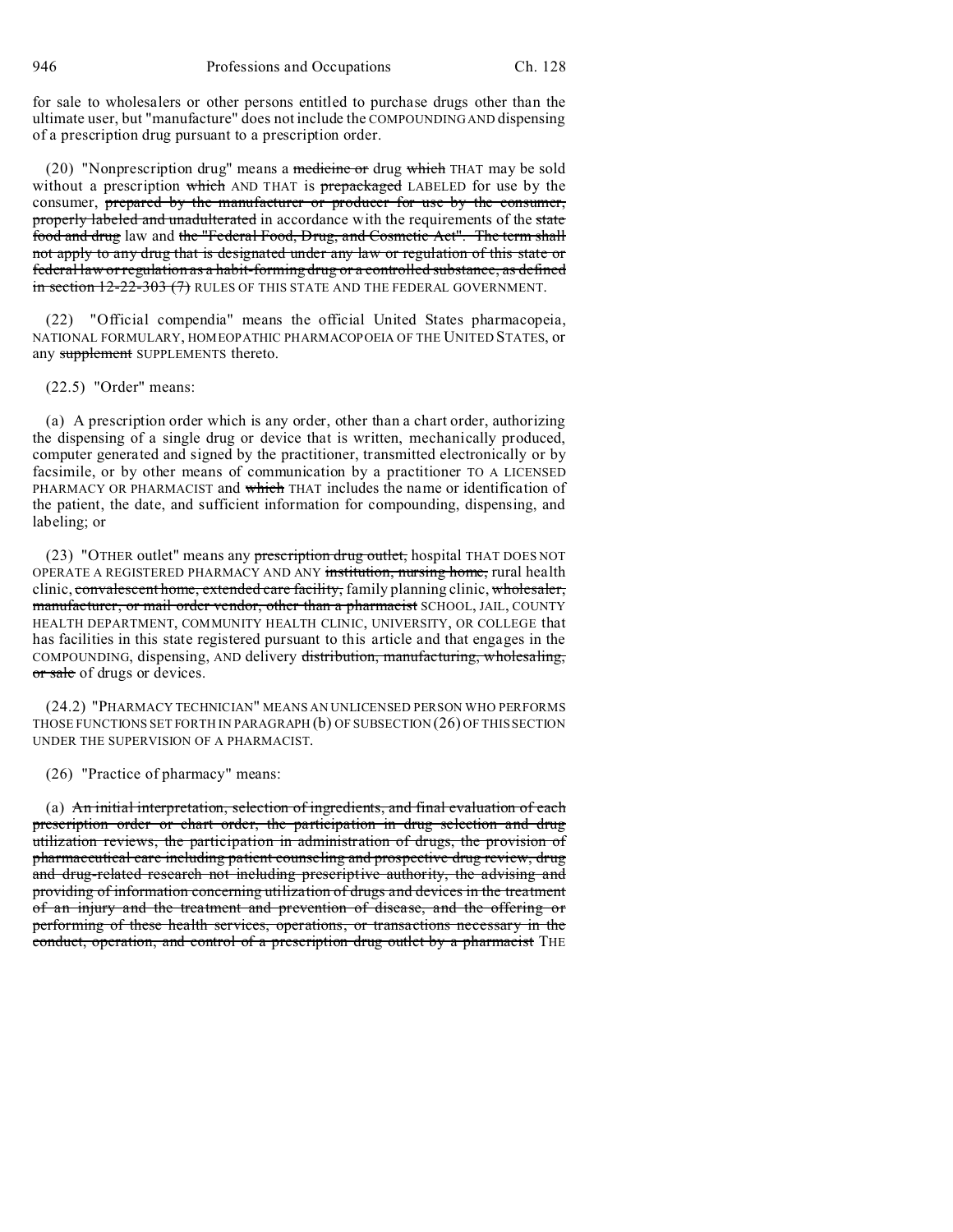INTERPRETATION, EVALUATION, IMPLEMENTATION, AND DISPENSING OF ORDERS; PARTICIPATION IN DRUG AND DEVICE SELECTION, DRUG ADMINISTRATION, DRUG REGIMEN REVIEWS, AND DRUG OR DRUG-RELATED RESEARCH; PROVISION OF PATIENT COUNSELING; AND THE PROVISION OF THOSE ACTS OR SERVICES NECESSARY TO PROVIDE PHARMACEUTICAL CARE IN ALL AREAS OF PATIENT CARE; AND

(b) (I) The responsibility for the compounding, dispensing, labeling (except nonprescription drugs), delivery, storage, and distribution of drugs and devices and the maintenance of proper records thereof THE PREPARATION, MIXING, ASSEMBLING, PACKAGING, LABELING, OR DELIVERY OF A DRUG OR DEVICE;

(II) PROPER AND SAFE STORAGE OF DRUGS OR DEVICES; AND

(III) THE MAINTENANCE OF PROPER RECORDS FOR SUCH DRUGS AND DEVICES.

(30) "Prescription drug" means a drug which THAT, prior to being dispensed or delivered, is REQUIRED to be labeled with the following statement: "Caution: Federal law prohibits dispensing without a prescription.", or "RX ONLY", OR "Caution: Federal law restricts this drug to use by or on the order of a licensed veterinarian."

(30.2) "Prescription drug outlet" means any PHARMACY outlet registered pursuant to this article where prescriptions are filled or compounded and are sold, dispensed. offered, or displayed for sale.

(30.3) "Refill" means the COMPOUNDING AND dispensing of any drug by  $\alpha$ practitioner pursuant to a previously executed order.

(32.6) "Supervision" means that a licensed pharmacist is on the location and immediately and readily available to consult with and assist unlicensed personnel performing tasks described in PARAGRAPH (b) OF subsection  $(26)$  (b) of this section.

(34) "Wholesaler" means a corporation, individual, or other entity with facilities in this state which THAT buys drugs or devices for resale and distribution OR DISTRIBUTES DRUGS OR DEVICES to corporations, individuals, or entities entitled to possess such drugs or devices, other than consumers.

**SECTION 2.** 12-22-103 (3) (b), Colorado Revised Statutes, is amended to read:

**12-22-103. State board of pharmacy - creation - subject to termination repeal of article.** (3) (b) This article is repealed, effective July 1, 2003 2012.

**SECTION 3.** 12-22-110 (1) (e), (1) (f), and (4) (a), Colorado Revised Statutes, are amended, and the said 12-22-110 (1) is further amended BY THE ADDITION OF THE FOLLOWING NEW PARAGRAPHS, to read:

## **12-22-110. Powers and duties.** (1) The board shall:

(e) Administer examinationsto, ANDDETERMINE THE QUALIFICATIONS AND FITNESS OF, applicants for licensure;

(f) Keep a record of: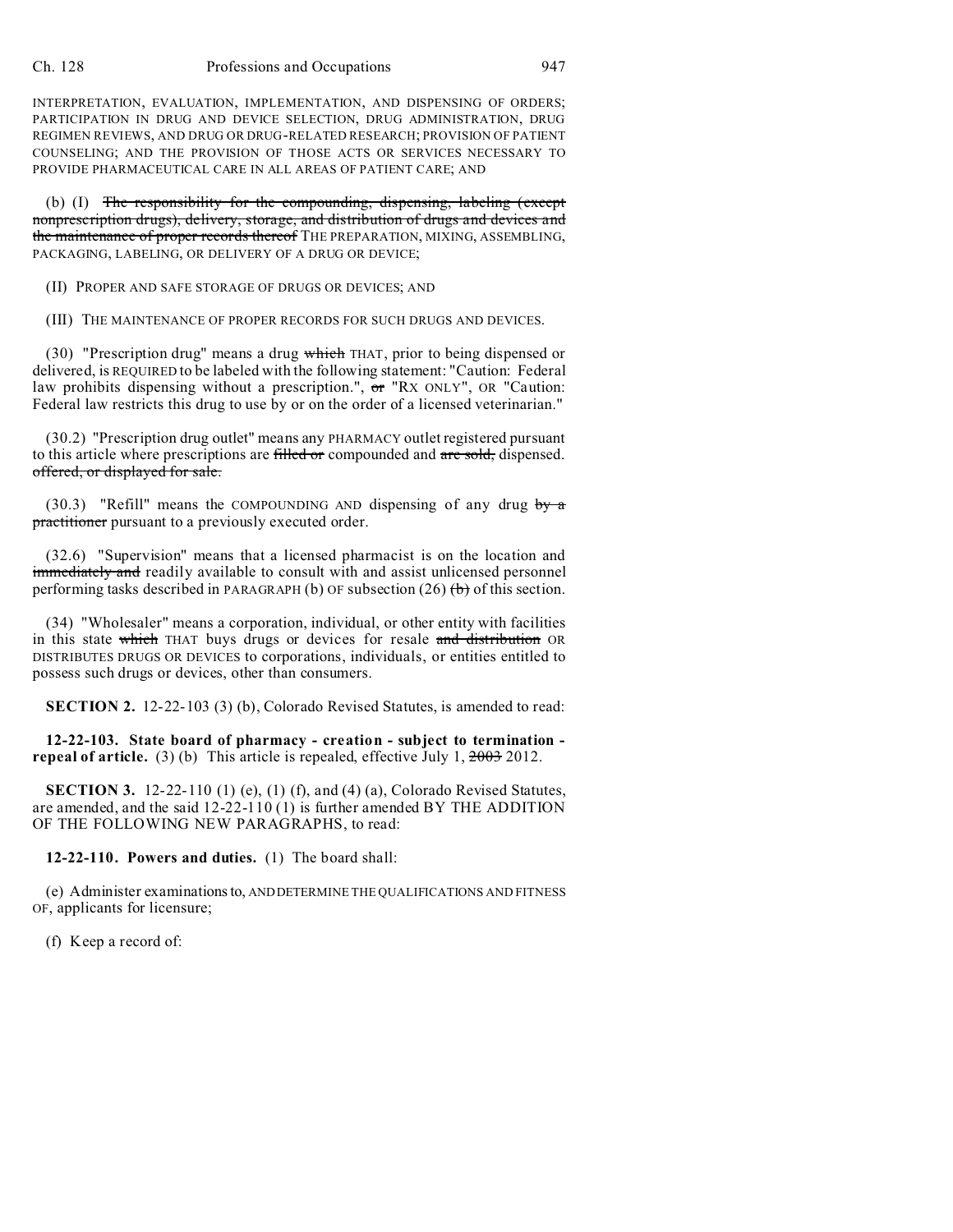(I) All licenses, and registrations,  $\sigma$ f all AND license and registration renewals FOR A REASONABLE PERIOD;

(II) ALL suspensions, and revocations, AND ANY OTHER DISCIPLINARY ACTIONS; and of

(III) Its own proceedings;

(h) FINE REGISTRANTS WHEN CONSISTENT WITH THE PROVISIONS OF THIS ARTICLE AND THE RULES ADOPTED PURSUANT TO THIS ARTICLE;

(i) MAKE INVESTIGATIONS, HOLD HEARINGS, AND TAKE EVIDENCE IN ALL MATTERS RELATING TO THE EXERCISE AND PERFORMANCE OF THE POWERS AND DUTIES OF THE BOARD, AND, IN CONNECTION WITH ANY INVESTIGATION, SUBPOENA WITNESSES, ADMINISTER OATHS, AND COMPEL THE TESTIMONY OF WITNESSES AND THE PRODUCTION OF ANY DOCUMENTS OR THINGS RELEVANT TO ANY SUCH INVESTIGATION OR HEARING. ANY SUBPOENA ISSUED PURSUANT TO THIS ARTICLE SHALL BE ENFORCEABLE BY THE DISTRICT COURT.

(4) (a) Whenever a duly authorized agent of the board finds or has probable cause to believe that in any prescription drug REGISTERED outlet any drug, nonprescription drug, or device is adulterated or misbranded within the meaning of the "Colorado Food and Drug Act", part 4 of article 5 of title 25, C.R.S., he THE AGENT shall affix to such article a tag or other appropriate marking giving notice that such article is, or is suspected of being, adulterated or misbranded and has been detained or embargoed and warning all persons not to remove or dispose of such article by sale or otherwise until provision for removal or disposal is given by the board, its agent, or the court. No person shall remove or dispose of such embargoed article by sale or otherwise without the permission of the board or its agent or, after summary proceedings have been instituted, without permission from the court.

**SECTION 4.** 12-22-116, Colorado Revised Statutes, is amended BY THE ADDITION OF A NEW SUBSECTION to read:

**12-22-116. Licensure or registrations - applicability - applications - licensure requirements.** (9) NO INDIVIDUAL WHOSE LICENSE HAS BEEN REVOKED SHALL REAPPLY FOR LICENSURE EARLIER THAN TWO YEARS AFTER THE EFFECTIVE DATE OF THE REVOCATION.

**SECTION 5.** 12-22-116.5, Colorado Revised Statutes, is amended BY THE ADDITION OF A NEW SUBSECTION to read:

**12-22-116.5. Exemptions from licensure - hospital residency programs home renal dialysis - research companies.** (3) A MANUFACTURER THAT MUST OBTAIN A PRESCRIPTION DRUG OR DEVICE SOLELY FOR USE IN ITS RESEARCH, DEVELOPMENT, OR TESTING PROCEDURES AND THAT DOES NOT FURTHER DISTRIBUTE THE DRUG OR DEVICE MAY APPLY TO THE BOARD FOR A WAIVER OF REGISTRATION PURSUANT TO THIS SUBSECTION (3). THE BOARD MAY GRANT SUCH A WAIVER IF THE MANUFACTURER SUBMITS TO THE BOARD THE NAME OF THE DRUG OR DEVICE IT REQUIRES AND AN AFFIDAVIT CERTIFYING THAT THE DRUG OR DEVICE SHALL ONLY BE USED FOR NECESSARY RESEARCH, DEVELOPMENT, OR TESTING PROCEDURES AND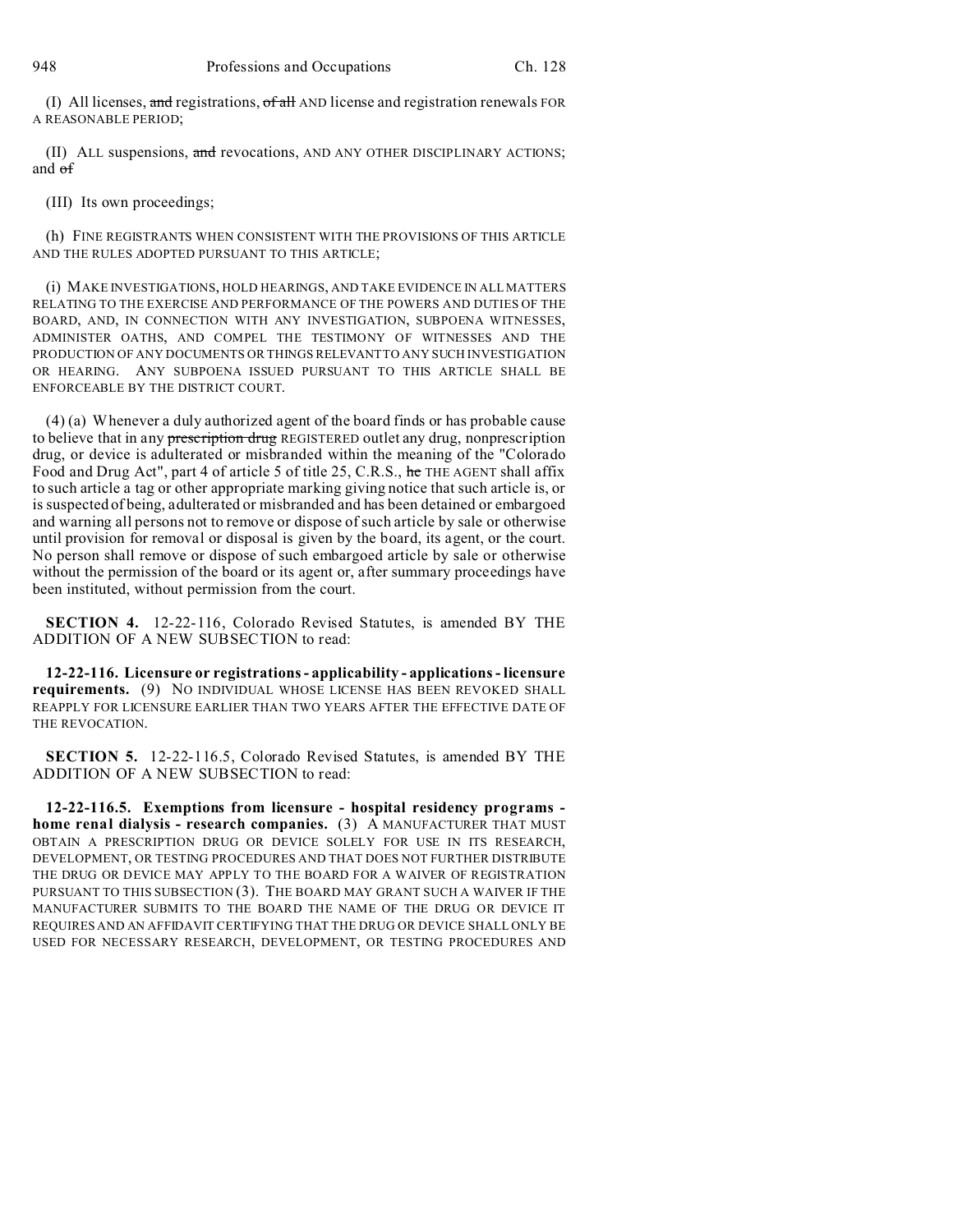SHALL NOT BE FURTHER DISTRIBUTED. NO WAIVER GRANTED PURSUANT TO THIS SUBSECTION(3) SHALL APPLY TO ANY CONTROLLED SUBSTANCE AS DEFINED IN STATE OR FEDERAL LAW.

**SECTION 6.** 12-22-119 (1) (b), Colorado Revised Statutes, is amended to read:

**12-22-119. Prescription drug outlet under charge of pharmacist.** (1) (b) The registration of any prescription drug outlet shall become void if the pharmacist manager in whose name the prescription drug outlet registration was issued ceases to be engaged as the manager, and the owner shall close the prescription drug outlet unless such owner has employed a pharmacist MANAGER and, within seven FOURTEEN days after termination of the former manager's employment, has made application to transfer the registration to the new PHARMACIST manager and has paid the transfer fee therefor.

**SECTION 7.** The introductory portion to 12-22-120 (1) and 12-22-120 (4), Colorado Revised Statutes, are amended to read:

**12-22-120. Registration of facilities.** (1) All outlets with facilities in this state shall register annually with the board in one of the following classifications:

(4) Registrations issued by the board pursuant to this section are not transferable or assignable ONLY PURSUANT TO THIS ARTICLE AND RULES ESTABLISHED BY THE BOARD.

**SECTION 8.** 12-22-121 (2), (3), and (5), Colorado Revised Statutes, are amended to read:

**12-22-121. Compounding, dispensing, and sale of drugs and devices.** (2) Except as provided in subsection  $(7)$  of this section, a manufacturer of drugs may sell or give any drug to:

- (a) Any wholesaler of drugs; or to
- (b) A licensed hospital;  $\sigma$
- (c) AN OTHER OUTLET AS DEFINED IN SECTION 12-22-102 (23);
- (d) A registered prescription drug outlet; or  $he$  may give or sell any drug to
- (e) Any practitioner authorized by law to prescribe the same DRUGS.
- (3) (a) A wholesaler may sell or give any drug or device to:
- (I) Another wholesaler of drugs or devices; to
- (II) Any licensed hospital; or
- (III) A registered prescription drug outlet;  $\sigma$  to
- (IV) AN OTHER OUTLET AS DEFINED IN SECTION 12-22-102 (23); OR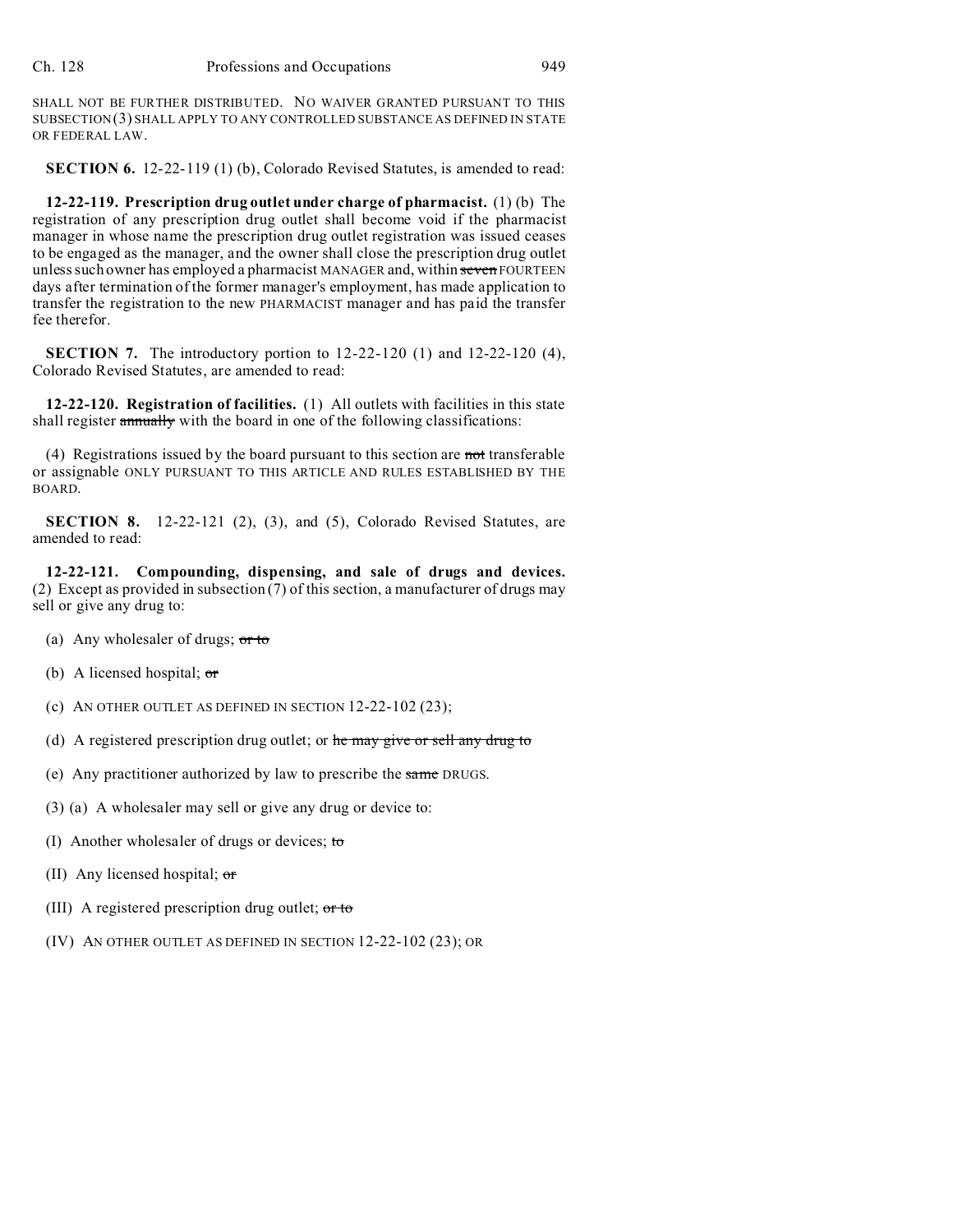(V) Any practitioner authorized by law to prescribe the same DRUGS OR DEVICES.

(b) A WHOLESALER MAY SELL OR DELIVER TO A PERSON RESPONSIBLE FOR THE CONTROL OF AN ANIMAL A DRUG INTENDED FOR VETERINARY USE FOR THAT ANIMAL ONLY IF A LICENSED VETERINARIAN HAS ISSUED, PRIOR TO SUCH SALE OR DELIVERY, A WRITTEN PRESCRIPTION ORDER FOR THE DRUG IN THE COURSE OF AN EXISTING, VALID VETERINARIAN-CLIENT-PATIENT RELATIONSHIP AS DEFINED IN SECTION 12-64-103 (15.5).

(5) (a) A registered prescription drug or licensed hospital other outlet may make a casual sale or loan of or may give a drug to another registered outlet or to a wholesaler of drugs, or it may sell or give a drug to a practitioner authorized by law to prescribe the same DRUG, or it may supply an emergency kit to any facility approved by the board for receipt of an emergency kit, any home health agency certified by the department of public health and environment and approved by the board for receipt of an emergency kit, and any licensed hospice approved by the board for receipt of an emergency kit in compliance with subsection (13) of this section.

(b) IN THE CASE OF A COUNTY HEALTH DEPARTMENT THAT OPERATES REGISTERED OTHER OUTLETS, AS DEFINED IN SECTION 12-22-102 (23), ONE REGISTERED OTHER OUTLET MAY MAKE A CASUAL SALE OF A DRUG TO ANOTHER REGISTERED OTHER OUTLET IF:

(I) THE DRUG IS SOLD IN THE ORIGINAL SEALED CONTAINER IN WHICH IT WAS ORIGINALLY RECEIVED FROM THE WHOLESALER;

(II) NO SUCH CASUAL SALE IS MADE TO ANY REGISTERED OTHER OUTLET THAT IS NOT OWNED OR OPERATED BY THAT COUNTY HEALTH DEPARTMENT; AND

(III) THE AMOUNT SOLD DOES NOT EXCEED THE FIVE PERCENT LIMIT ESTABLISHED BY SECTION 12-22-102 (5).

(c) THE DEPARTMENT OF CORRECTIONS MAY, PURSUANT TO SECTION 17-1-113.1, C.R.S., TRANSFER, DELIVER, OR DISTRIBUTE TO A CORPORATION, INDIVIDUAL, OR OTHER ENTITY, OTHER THAN A CONSUMER, ENTITLED TO POSSESS PRESCRIPTION DRUGS IN AN AMOUNT THAT IS LESS THAN, EQUAL TO, OR IN EXCESS OF FIVE PERCENT OF A CASUAL SALE.

**SECTION 9.** 12-22-123 (2), Colorado Revised Statutes, is amended to read:

**12-22-123. Labeling.** (2) Except as otherwise required by law, any drug dispensed pursuant to a prescription order shall bear a label prepared and placed on or securely attached to the medicine container stating at least the name and address of the prescription drug outlet, the serial number, and the date of the prescription or of its filling DISPENSING, the name of the drug dispensed unless otherwise requested by the practitioner, the name of the practitioner, the name of the patient, and, if stated in the prescription, the directions for use and cautionary statements, if any, contained in such prescription.

**SECTION 10.** 12-22-125, Colorado Revised Statutes, is amended to read: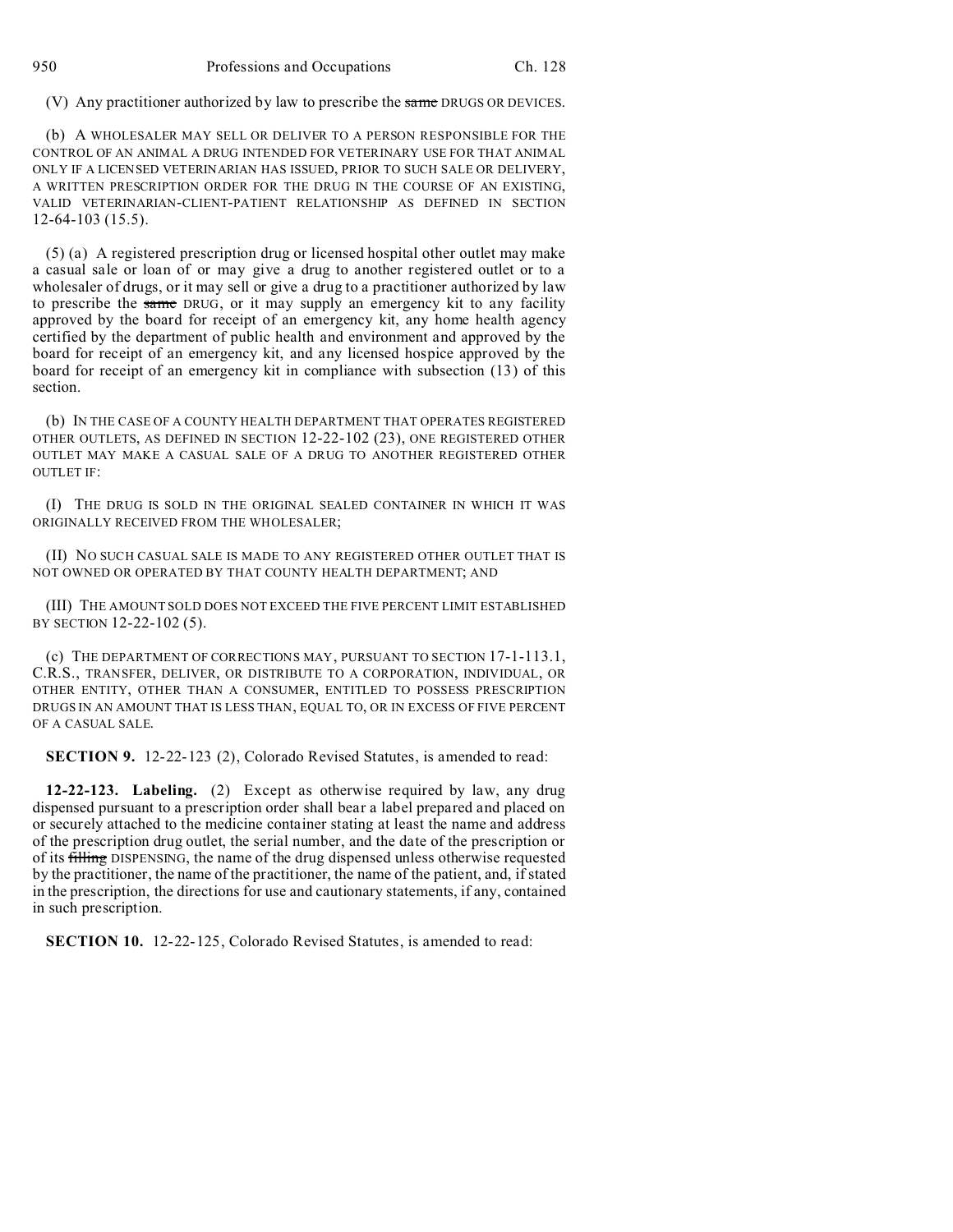**12-22-125. Unprofessional conduct - grounds for discipline.** (1) The board may deny, suspend, or revoke, REFUSE TO RENEW, OR OTHERWISE DISCIPLINE any license or registration issued by it, after a hearing held in accordance with the provisions of this section, upon proof that the licensee or registrant:

(a) Is guilty of misrepresentation, fraud, or deceit in procuring,  $\sigma$  attempting to procure, OR RENEWING a license or registration;

(b) Is guilty of the commission of a felony or has had accepted by a court a plea of guilty or nolo contendere to a felony OR HAS RECEIVED A DEFERRED JUDGEMENT AND SENTENCE FOR A FELONY.

(c) Has violated:

(I) Any of the provisions of this part 1, INCLUDING BUT NOT LIMITED TO ANY ACTS IN SECTION 12-22-126;

(II) The lawful rules and regulations of the board; or

(III) Any state or federal law pertaining to drugs.

(2) (a) The board may deny, suspend, or revoke any license to practice as a pharmacist or pharmacy intern, after a hearing held in accordance with the provisions of this section, upon proof that the licensee:

(I) (d) Is unfit or incompetent by reason of negligence, habits, or physical or mental illness, or for any other cause, to practice as such;

 $(H)$  (e) Is habitually intemperate or is addicted to, or uses to excess habit-forming drugs or controlled substances, as defined in section  $12-22-303$  (7) DEPENDENT ON, OR ENGAGES IN THE HABITUAL OR EXCESSIVE USE OR ABUSE OF INTOXICATING LIQUORS, A HABIT-FORMING DRUG, OR A CONTROLLED SUBSTANCE, AS DEFINED IN SECTION 18-18-102 (5), C.R.S.;

(III) (f) Knowingly permits a person not licensed as a pharmacist or pharmacy intern to engage in the practice of pharmacy;

 $(HV)(g)$  Has had his or her license to practice pharmacy in another state revoked or suspended, for disciplinary reasons OR IS OTHERWISE DISCIPLINED or has committed acts in any other state that would subject him or her to disciplinary action in this state;

(V) (h) Has engaged in advertising which THAT is misleading, deceptive, or false;

(i) HAS DISPENSED A SCHEDULE III, IV, OR V CONTROLLED SUBSTANCE ORDER AS LISTED IN SECTIONS 18-18-205 TO 18-18-207,C.R.S., MORE THAN SIX MONTHS AFTER THE DATE OF ISSUE OF THE ORDER;

(j) HAS ENGAGED IN THE PRACTICE OF PHARMACY WHILE ON INACTIVE STATUS;

(k) HAS FAILED TO MEET GENERALLY ACCEPTED STANDARDS OF PHARMACY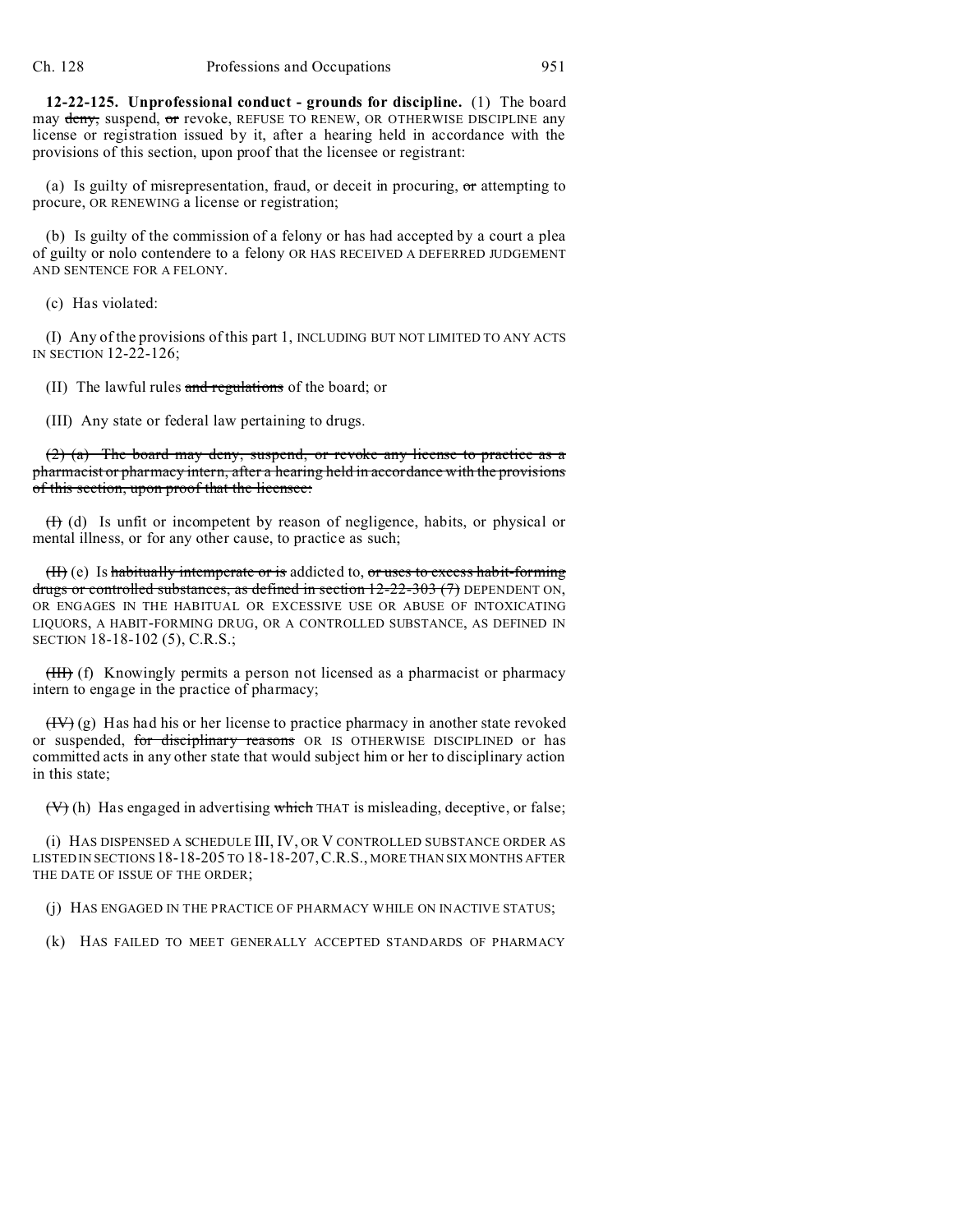PRACTICE;

(l) FAILS OR HAS FAILED TO PERMIT THE BOARD OR ITS AGENTS TO CONDUCT A LAWFUL INSPECTION;

(m) HAS VIOLATED ANY LAWFUL BOARD ORDER;

(n) HAS COMMITTED ANY FRAUDULENT INSURANCE ACT AS DEFINED IN SECTION 10-1-127, C.R.S.;

(o) HAS WILLFULLY DECEIVED OR ATTEMPTED TO DECEIVE THE BOARD OR ITS AGENTS WITH REGARD TO ANY MATTER UNDER INVESTIGATION BY THE BOARD;

(p) HAS FAILED TO NOTIFY THE BOARD OF ANY CRIMINAL CONVICTION OR DEFERRED JUDGMENT WITHIN THIRTY DAYS AFTER SUCH CONVICTION OR JUDGMENT;

(q) HAS FAILED TO NOTIFY THE BOARD OF ANY DISCIPLINE AGAINST HIS OR HER LICENSE IN ANOTHER STATE WITHIN THIRTY DAYS AFTER SUCH DISCIPLINE.

 $\left(\frac{b}{b}\right)$  (2) In considering the conviction of a crime, the board shall be governed by the provisions of section 24-5-101, C.R.S.

(3) Proceedings for the denial, suspension, or revocation of a license or registration and judicial review shall be in accordance with the provisions of article 4 of title 24, C.R.S., and the hearing and opportunity for review shall be conducted pursuant to said article by the board or an administrative law judge at the board's discretion.

(4) Upon the finding of the existence of grounds for discipline of any person holding or seeking a license or registration or the renewal thereof under the provisions of this part 1, the board may impose one or more of the following penalties:

(a) Suspension of the offender's license or registration for a period to be determined by the board;

(b) Revocation of the offender's license or registration;

(c) Restriction of the offender's license or registration to prohibit the offender from performing certain acts or from practicing pharmacy in a particular manner for a period to be determined by the board;

(d) Refusal to renew the offender's license or registration;

(e) Placement of the accused on probation and supervision by the board for a period to be determined by the board;

(f) Suspension of the registration of the outlet owned by the offender or in which the offender is employed for a period to be determined by the board.

(5)  $(a)$  The board may also include in any disciplinary order that allows the licensee or registrant to continue to practice such conditions as the board may deem appropriate to assure that the licensee is physically, mentally, morally, and otherwise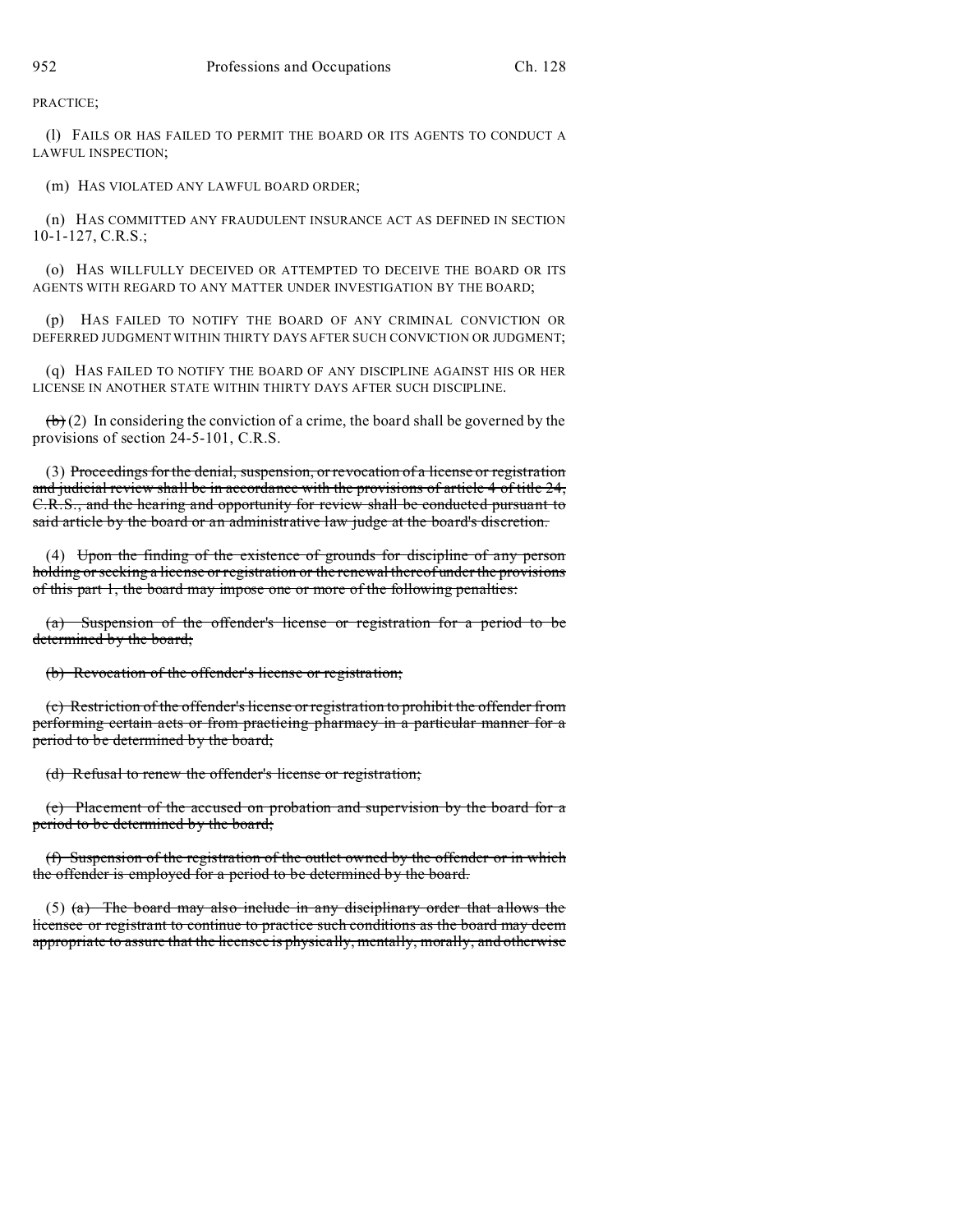qualified to practice pharmacy in accordance with the generally accepted professional standards of practice, including any or all of the following:

(I) Submission by the respondent to such examinations as the board may order to determine the respondent's physical or mental condition or professional qualifications;

(II) The taking by the respondent of such therapy courses of training or education as may be needed to correct deficiencies found either in the hearing or by such examinations;

(III) The review or supervision of the respondent's practice as may be necessary to determine the quality of his or her practice and to correct deficiencies therein; and

(IV) The imposition of restrictions upon the nature of the respondent's practice to assure that he or she does not practice beyond the limits of his or her capabilities.

(b) Upon failure of the licensee or registrant to comply with any conditions imposed by the board pursuant to paragraph (a) of this subsection (5), unless due to conditions beyond the licensee's or registrant's control, the board may order suspension of the offender's license or registration in this state until such time as the licensee or registrant complies with such conditions.

(6) (a) When a complaint or an investigation discloses an instance of misconduct which, in the opinion of the board, does not warrant formal action by the board but which should not be dismissed as being without merit, a letter of admonition may be sent by certified mail to the pharmacist against whom a complaint was made and a copy thereof to the person making the complaint.

(b) When a letter of admonition is sent by certified mail by the board to a pharmacist complained against, such pharmacist shall be advised that he or she has the right to request in writing, within twenty days after proven receipt of the letter, that formal disciplinary proceedings be initiated to adjudicate the propriety of the conduct upon which the letter of admonition is based.

(c) If the request is timely made, the letter of admonition shall be deemed vacated, and the matter shall be processed by means of formal disciplinary proceedings.

(7) When a complaint or an investigation discloses an instance of conduct that does not warrant formal action by the board but the board determines that continuation of such conduct could warrant action if continued, a confidential letter of concern may be sent by certified mail to the pharmacist against whom the complaint was made or who was the subject of investigation. If a complaint precipitated the investigation, a response shall be sent to the person making the complaint.

**SECTION 11.** Part 1 of article 22 of title 12, Colorado Revised Statutes, is amended BY THE ADDITION OF A NEW SECTION to read:

**12-22-125.2. Disciplinary actions.** (1) THE BOARD MAY DENY OR DISCIPLINE AN APPLICANT, LICENSEE, OR REGISTRANT WHEN THE BOARD DETERMINES THAT SUCH APPLICANT, LICENSEE, OR REGISTRANT HAS ENGAGED IN ACTIVITIES THAT ARE GROUNDS FOR DISCIPLINE.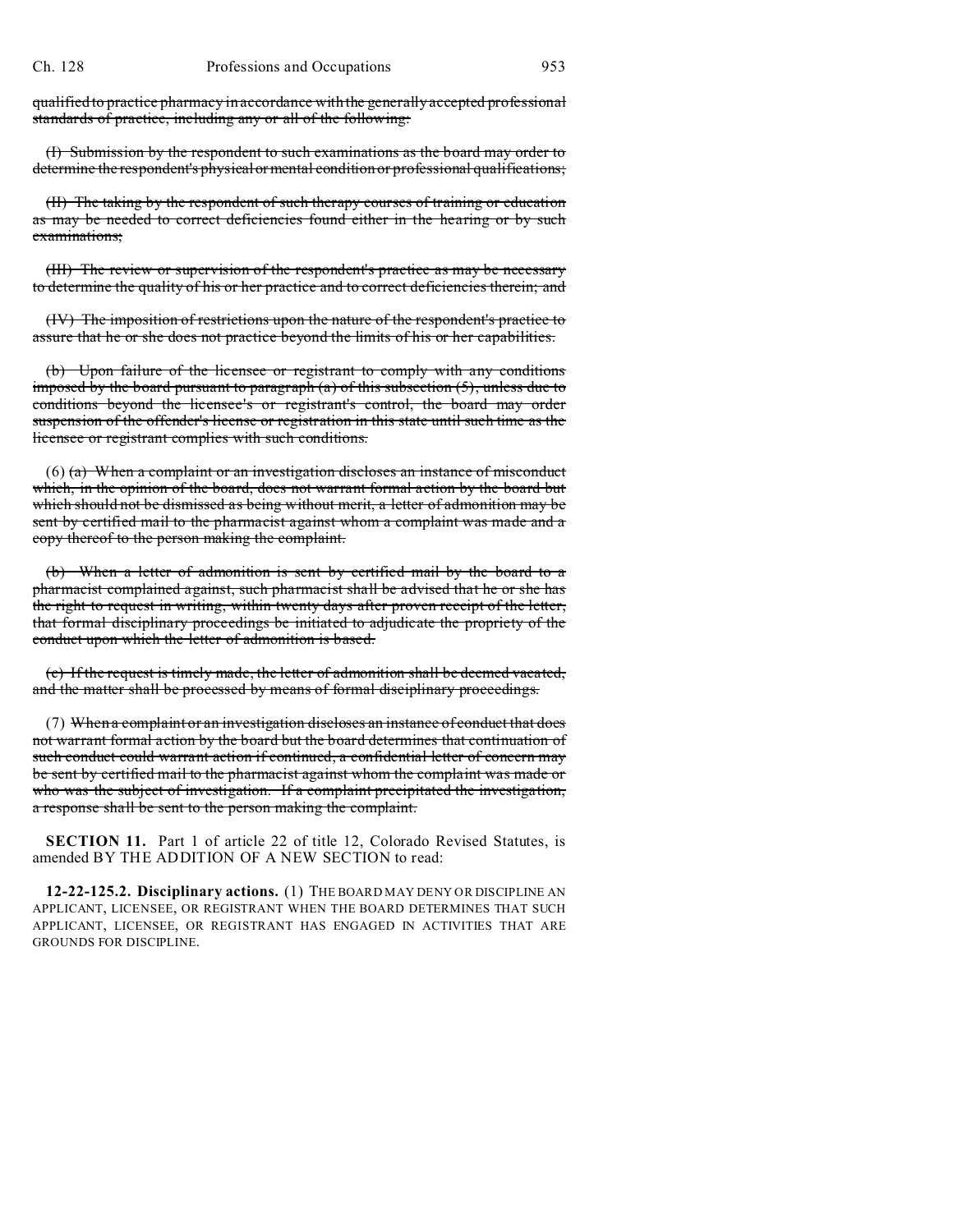(2) (a) PROCEEDINGS FOR THE DENIAL, SUSPENSION, OR REVOCATION OF A LICENSE OR REGISTRATION AND ANY JUDICIAL REVIEW OF SUCH SUSPENSION OR REVOCATION SHALL BE IN ACCORDANCE WITH THE PROVISIONS OF ARTICLE 4 OF TITLE 24, C.R.S., AND THE HEARING AND OPPORTUNITY FOR REVIEW SHALL BE CONDUCTED PURSUANT TO SAID ARTICLE BY THE BOARD OR, AT THE BOARD'S DISCRETION, BY AN ADMINISTRATIVE LAW JUDGE.

(b) UPON THE FINDING OF THE EXISTENCE OF GROUNDS FOR DISCIPLINE OF ANY PERSON HOLDING OR SEEKING A LICENSE OR REGISTRATION OR THE RENEWAL THEREOF UNDER THE PROVISIONS OF SECTION 12-22-125, THE BOARD MAY IMPOSE ONE OR MORE OF THE FOLLOWING PENALTIES:

(I) SUSPENSION OF THE OFFENDER'S LICENSE OR REGISTRATION FOR A PERIOD TO BE DETERMINED BY THE BOARD;

(II) REVOCATION OF THE OFFENDER'S LICENSE OR REGISTRATION;

(III) RESTRICTION OF THE OFFENDER'S LICENSE OR REGISTRATION TO PROHIBIT THE OFFENDER FROM PERFORMING CERTAIN ACTS OR FROM PRACTICING PHARMACY IN A PARTICULAR MANNER FOR A PERIOD TO BE DETERMINED BY THE BOARD;

(IV) REFUSAL TO RENEW THE OFFENDER'S LICENSE OR REGISTRATION;

(V) PLACEMENT OF THE OFFENDER ON PROBATION AND SUPERVISION BY THE BOARD FOR A PERIOD TO BE DETERMINED BY THE BOARD;

(VI) SUSPENSION OF THE REGISTRATION OF THE OUTLET THAT IS OWNED BY OR EMPLOYS THE OFFENDER FOR A PERIOD TO BE DETERMINED BY THE BOARD.

(3) THE BOARD MAY ALSO INCLUDE IN ANY DISCIPLINARY ORDER THAT ALLOWS THE LICENSEE OR REGISTRANT TO CONTINUE TO PRACTICE SUCH CONDITIONS AS THE BOARD MAY DEEM APPROPRIATE TO ASSURE THAT THE LICENSEE IS PHYSICALLY, MENTALLY, MORALLY, AND OTHERWISE QUALIFIED TO PRACTICE PHARMACY IN ACCORDANCE WITH THE GENERALLY ACCEPTED PROFESSIONAL STANDARDS OF PRACTICE, INCLUDING ANY OR ALL OF THE FOLLOWING:

(a) REQUIRING THE LICENSEE TO SUBMIT TO SUCH EXAMINATIONS AS THE BOARD MAY ORDER TO DETERMINE THE LICENSEE'S PHYSICAL OR MENTAL CONDITION OR PROFESSIONAL QUALIFICATIONS;

(b) REQUIRING THE LICENSEE TO TAKE SUCH THERAPY COURSES OF TRAINING OR EDUCATION AS MAY BE NEEDED TO CORRECT DEFICIENCIES FOUND EITHER IN THE HEARING OR BY SUCH EXAMINATIONS;

(c) REQUIRING THE REVIEW OR SUPERVISION OF THE LICENSEE'S PRACTICE AS MAY BE NECESSARY TO DETERMINE THE QUALITY OF HIS OR HER PRACTICE AND TO CORRECT DEFICIENCIES THEREIN; AND

(d) IMPOSING RESTRICTIONS UPON THE NATURE OF THE LICENSEE'S PRACTICE TO ASSURE THAT HE OR SHE DOES NOT PRACTICE BEYOND THE LIMITS OF HIS OR HER CAPABILITIES.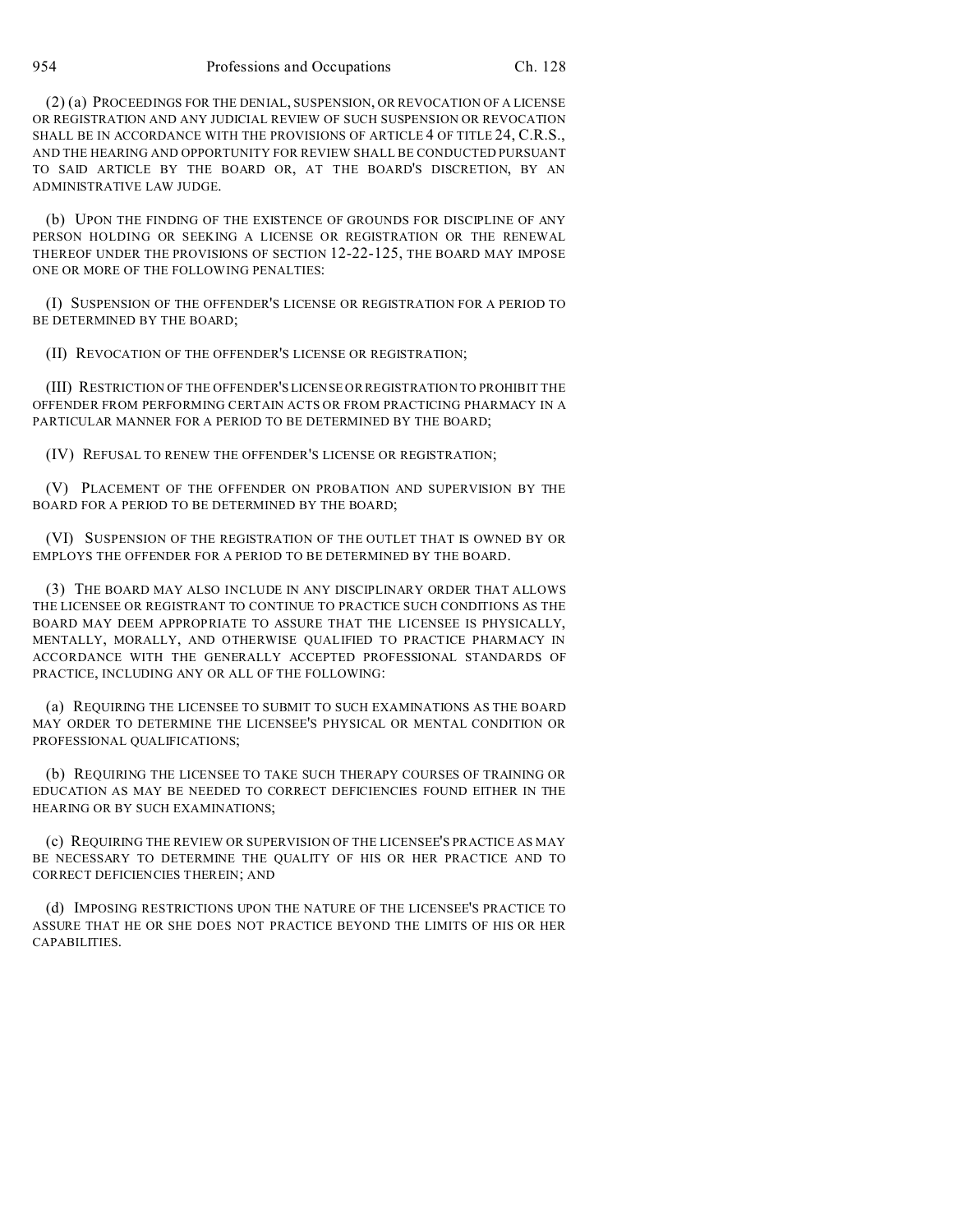(4) UPON FAILURE OF THE LICENSEE OR REGISTRANT TO COMPLY WITH ANY CONDITIONS IMPOSED BY THE BOARD PURSUANT TO SUBSECTION (3) OF THIS SECTION, UNLESS DUE TO CONDITIONS BEYOND THE LICENSEE'S OR REGISTRANT'S CONTROL, THE BOARD MAY ORDER SUSPENSION OF THE LICENSE OR REGISTRATION IN THIS STATE UNTIL SUCH TIME AS THELICENSEEOR REGISTRANT COMPLIES WITH SUCH CONDITIONS.

(5) IN ADDITION TO ANY OTHER PENALTY THAT MAY BE IMPOSED PURSUANT TO THIS SECTION, ANY REGISTRANT VIOLATING ANY PROVISION OF THIS ARTICLE OR ANY RULES PROMULGATED PURSUANT TO THIS ARTICLE MAY BE FINED NOT LESS THAN FIVE HUNDRED DOLLARS AND NOT MORE THAN FIVE THOUSAND DOLLARS FOR EACH SUCH VIOLATION.

(6) (a) WHEN A COMPLAINT OR AN INVESTIGATION DISCLOSES AN INSTANCE OF MISCONDUCT THAT, IN THE OPINION OF THE BOARD, DOES NOT WARRANT FORMAL ACTION BY THE BOARD BUT WHICH SHOULD NOT BE DISMISSED AS BEING WITHOUT MERIT, A LETTER OF ADMONITION MAY BE SENT BY CERTIFIED MAIL TO THE LICENSEE AGAINST WHOM A COMPLAINT WAS MADE AND A COPY THEREOF TO THE PERSON MAKING THE COMPLAINT.

(b) WHEN A LETTER OF ADMONITION IS SENT BY CERTIFIED MAIL BY THE BOARD TO A LICENSEE COMPLAINED AGAINST, SUCH LICENSEE SHALL BE ADVISED THAT HE OR SHE HAS THE RIGHT TO REQUEST IN WRITING, WITHIN THIRTY DAYS AFTER THE DATE ON WHICH THE LETTER WAS MAILED, THAT FORMAL DISCIPLINARY PROCEEDINGS BE INITIATED TO ADJUDICATE THE PROPRIETY OF THE CONDUCT UPON WHICH THE LETTER OF ADMONITION IS BASED.

(c) IF THE REQUEST FOR ADJUDICATION IS TIMELY MADE, THE LETTER OF ADMONITION SHALL BE DEEMED VACATED, AND THE MATTER SHALL BE PROCESSED BY MEANS OF FORMAL DISCIPLINARY PROCEEDINGS.

(7) (a) WHEN A COMPLAINT OR AN INVESTIGATION DISCLOSES AN INSTANCE OF CONDUCT THAT DOES NOT WARRANT FORMAL ACTION BY THE BOARD BUT THE BOARD DETERMINES THAT CONTINUATION OF SUCH CONDUCT COULD WARRANT ACTION IF CONTINUED, A LETTER OF CONCERN MAY BE SENT BY CERTIFIED MAIL TO THE LICENSEE OR REGISTRANT AGAINST WHOM THE COMPLAINT WAS MADE OR WHO WAS THE SUBJECT OF INVESTIGATION. IF A COMPLAINT PRECIPITATED THE INVESTIGATION, A RESPONSE SHALL BE SENT TO THE PERSON MAKING THE COMPLAINT.

(b) NOTICE THAT A LETTER OF CONCERN HAS BEEN ISSUED BY THE BOARD SHALL BE SENT TO THE COMPLAINANT.

(c) A LETTER OF CONCERN SHALL NOT BE CONSTRUED AS DISCIPLINE.

**SECTION 12.** 12-22-130 (1) (b), Colorado Revised Statutes, is amended to read:

**12-22-130. Nonresident prescription drug outlet - registration.** (1) Any prescription drug outlet located outside this state that ships, mails, or delivers, in any manner, drugs or devices into this state shall be considered a nonresident prescription drug outlet, shall be registered with the board, and shall disclose to the board the following: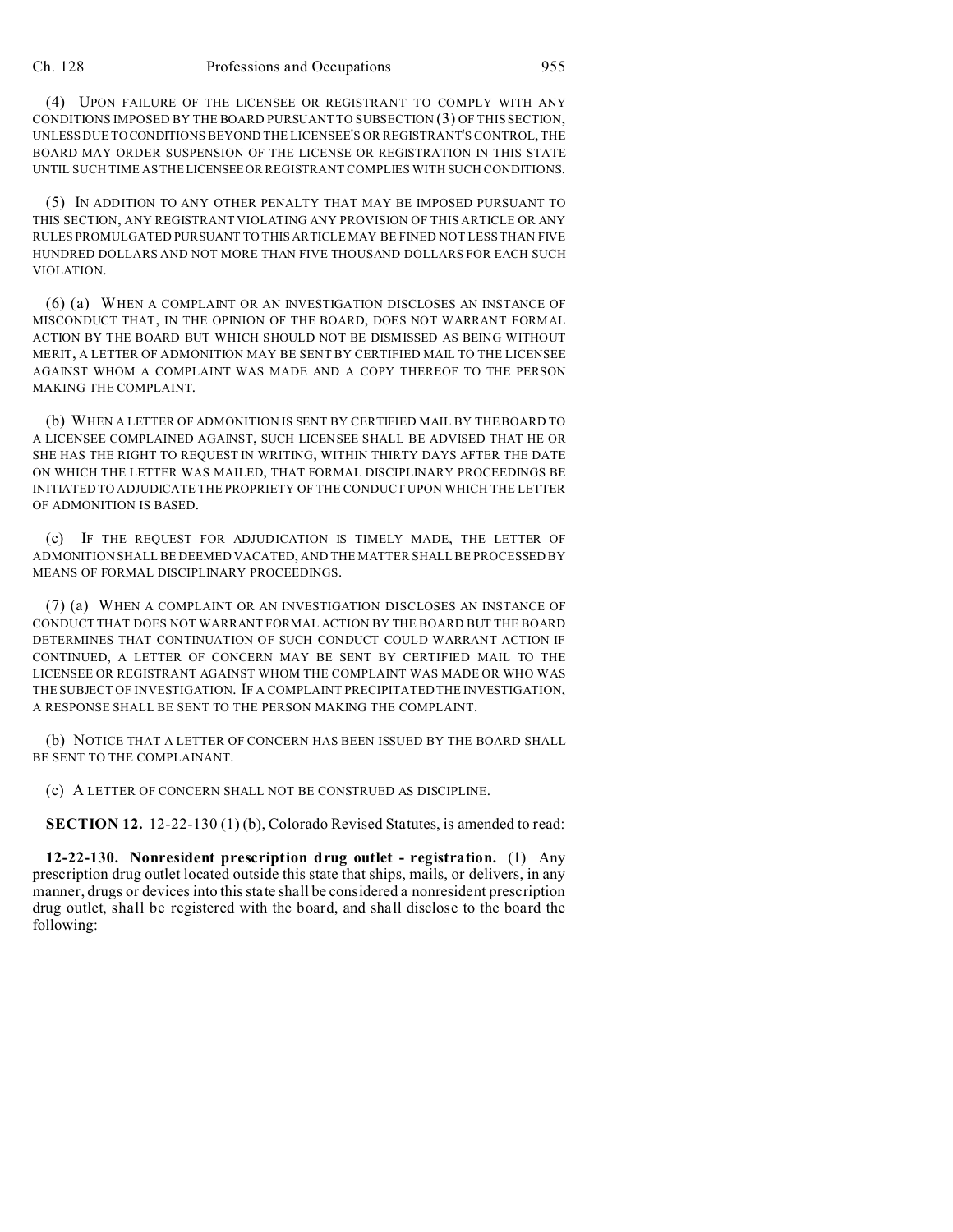(b) That it complies with all lawful directions and requests for information from the regulatory or licensing agency of the state in which it is licensed as well as with all requests for information made by the board pursuant to this section. The nonresident prescription drug outlet shall maintain at all times a valid, unexpired license, permit, or registration to conduct the pharmacist PRESCRIPTION DRUG outlet in compliance with the laws of the state in which it is a resident. As a prerequisite to registering with the board, the nonresident prescription drug outlet shall submit a copy of the most recent inspection report resulting from an inspection conducted by the regulatory or licensing agency of the state in which it is located.

**SECTION 13.** 12-22-303 (7), Colorado Revised Statutes, is amended to read:

**12-22-303. Definitions.** As used in this part 3, unless the context otherwise requires:

(7) "Controlled substance" means a drug, substance, or immediate precursor included in schedules I to V of part 2 of article 18 of title 18, C.R.S. SHALL HAVE THE SAME MEANING AS IN SECTION 18-18-102 (5), C.R.S.

**SECTION 14.** 12-22-601 (2), Colorado Revised Statutes, is amended to read:

**12-22-601. Legislative declaration.** (2) It is the intent of the general assembly that the pharmacy peer health assistance diversion program and its related procedures shall be utilized by the state board of pharmacy IN CONJUNCTION WITH, OR as an alternative to, the use of disciplinary proceedings by the board, which proceedings are by their nature time-consuming and costly to the people of this state. The pharmacy peer health assistance diversion program is hereby established to alleviate the need for such disciplinary proceedings, while at the same time providing safeguards that protect the public health, safety, and welfare. The general assembly further declares that it is its intent that the state board of pharmacy will act to implement the provisions of this article.

**SECTION 15.** 12-22-603 (3) (b), Colorado Revised Statutes, is amended to read:

**12-22-603. Pharmacy peer health assistance fund.** (3) (b) Effective July 1, 1994 2003, as a condition of licensure and licensure renewal in this state, every applicant shall pay to the administering entity that has been selected by the board pursuant to the provisions of paragraphs (d) and (e) of this subsection (3) an amount set by the board not to exceed twenty-eight FIFTY-SIX dollars biennially, which amount shall be used to support designated providers that have been selected by the board to provide assistance to pharmacists needing help in dealing with physical, emotional, psychiatric, psychological, drug abuse, or alcohol abuse problems which THAT may be detrimental to their ability to practice.

**SECTION 16.** 12-22-606 (1), Colorado Revised Statutes, is amended to read:

**12-22-606. Rehabilitation evaluation committee - created.** (1) The board shall establish a rehabilitation evaluation committee, which shall consist of five members to be appointed by the board. Each member of the committee shall serve for a term of four years; except that, of the three voting members, one shall serve an initial term of one year, one shall serve an initial term of two years, and one shall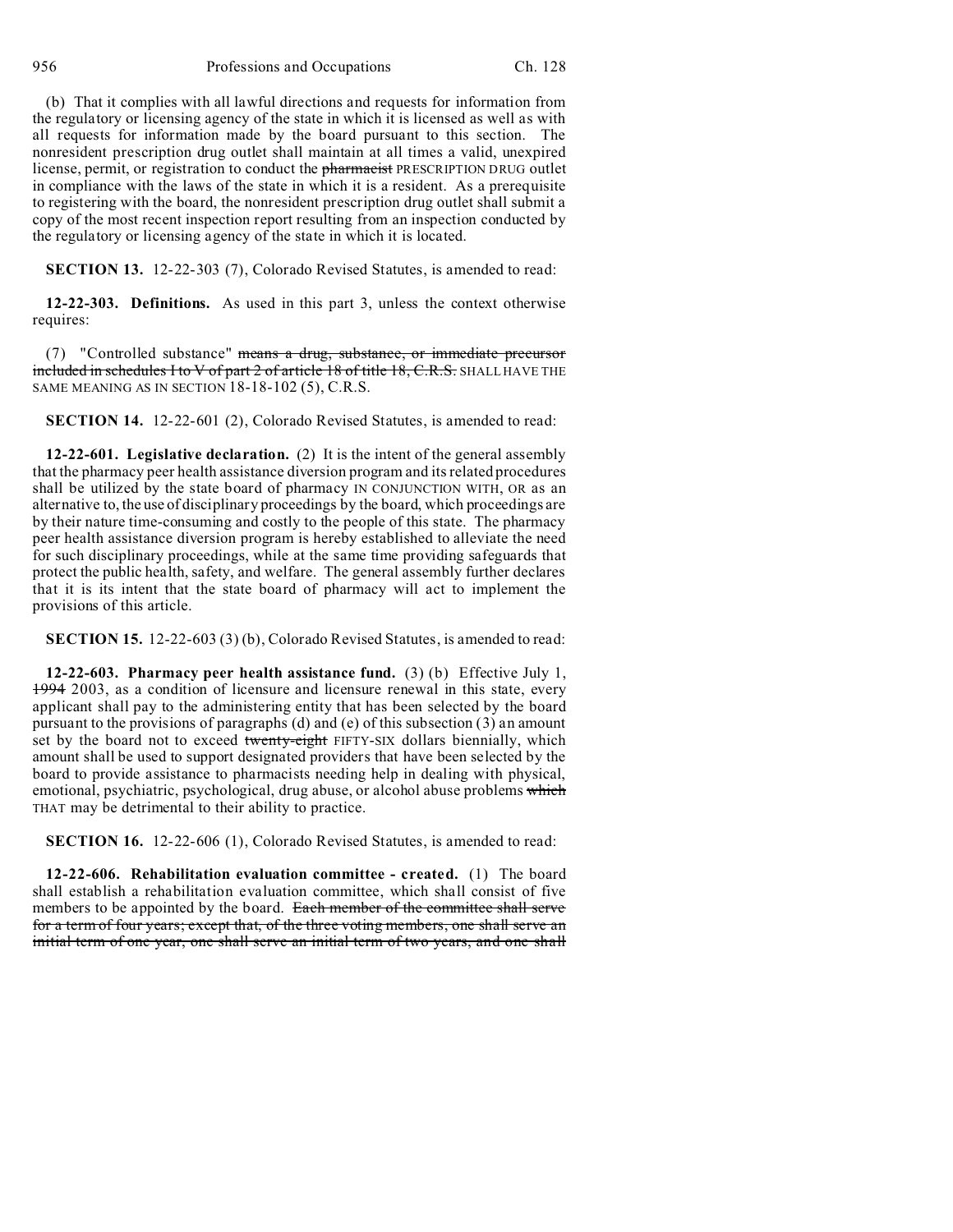serve an initial term of three years. Other than the staff member for the board, no member shall serve more than one TWO full four-year term TERMS. The members shall be selected as follows: Three members who are licensed pharmacists including one who has recovered from an addiction to alcohol or drugs; one member who is the staff member for the board; and one member who is the director of a program provided by a pharmacy peer health assistance organization A PSYCHIATRIST OR A LICENSED MENTAL HEALTH PROVIDER. The staff member for the board and the peer health assistance program director PSYCHIATRIST OR LICENSED MENTAL HEALTH PROVIDER shall be nonvoting members of the committee.

**SECTION 17.** 17-1-113.1, Colorado Revised Statutes, is amended to read:

**17-1-113.1. Administration or monitoring of medications to persons in correctional facilities.** (1) The executive director has the power to direct the administration or monitoring of medications to persons in correctional facilities, as described in section 25-1-107 (1) (ee) (II.5) (A), C.R.S., under the executive director's control, in a manner consistent with section 25-1-107 (1) (ee), C.R.S.

(2) THE EXECUTIVE DIRECTOR MAY AUTHORIZE THE TRANSFER, DELIVERY, OR DISTRIBUTION TO A CORPORATION, INDIVIDUAL, OR OTHER ENTITY, OTHER THAN A CONSUMER, ENTITLED TO POSSESS PRESCRIPTION DRUGS IN AN AMOUNT THAT IS LESS THAN, EQUAL TO, OR IN EXCESS OF FIVE PERCENT OF THE TOTAL NUMBER OF DOSAGE UNITS OR DRUGS DISPENSED AND DISTRIBUTED ON AN ANNUAL BASIS.

**SECTION 18. Repeal.** 24-34-104 (32) (c), Colorado Revised Statutes, is repealed as follows:

**24-34-104. General assembly review of regulatory agencies and functions for termination, continuation, or reestablishment.** (32) The following function of the specified agency shall terminate on July 1, 2003:

(c) The state board of pharmacy and regulation of the practice of pharmacy by the department of regulatory agencies through the division of registration;

**SECTION 19.** 24-34-104, Colorado Revised Statutes, is amended BY THE ADDITION OF A NEW SUBSECTION to read:

**24-34-104. General assembly review of regulatory agencies and functions for termination, continuation, or reestablishment.** (43) THE FOLLOWING AGENCIES, FUNCTIONS, OR BOTH SHALL TERMINATE ON JULY 1, 2012: THE STATE BOARD OF PHARMACY AND REGULATION OF THE PRACTICE OF PHARMACY BY THE DEPARTMENT OF REGULATORY AGENCIES THROUGH THE DIVISION OF REGISTRATIONS.

**SECTION 20. Effective date - applicability.** This act shall take effect July 1, 2003, and shall apply to licenses and registrations related to the practice of pharmacy issued or renewed on or after said date.